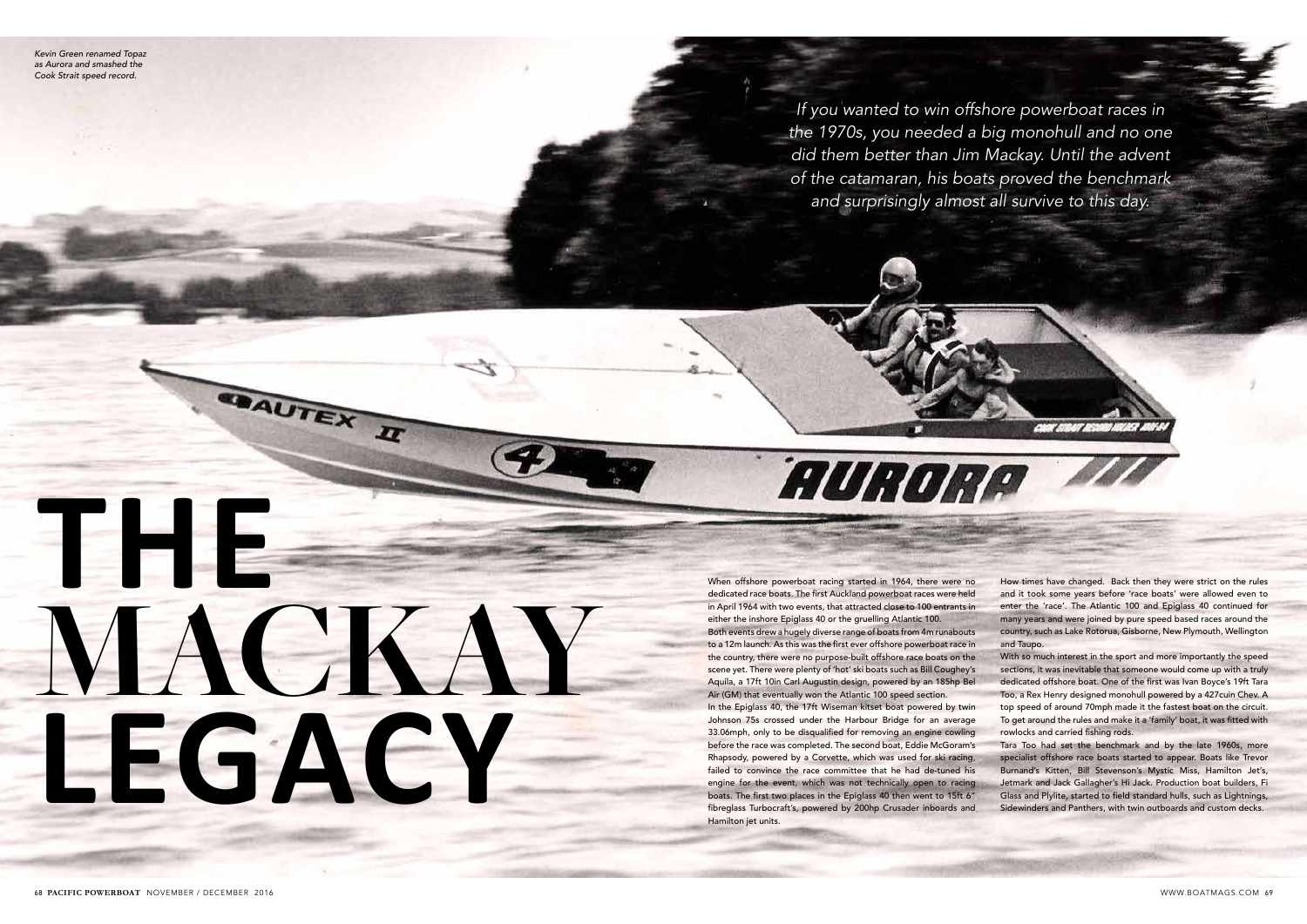strakes, and new material technology allowed 'Topaz' to be lighter than 'Old Crow'. However, the first season was dogged by niggling breakdowns. In 1975, with new race number 156, and with engine builder Jim Carlisle, the team dominated and won the championship. Jim Mackay became the only New Zealander to design, build and race a boat to a championship win. Mackay sold 'Topaz' in 1976 along with the parts to build an 8.1L Chev engine, to Roger Wood. Wood campaigned the boat as 'Paul Jones Bourbon' and later as 'Stars and Stripes', on the North and South Island circuits until the early 1980s, after which he joined the catamaran revolution.

Auckland engine builder Kevin Green next bought the hull, renaming her 'Aurora' and continuing to race in the offshore series. Meanwhile the Cook Strait and return record, known as the 'BP Straits Cup', captured his imagination as a true test for his engine building ability. He built a 7.9L Chevrolet with an [exotic for the time] Kinsler fuel injection system. After two attempts he and his crew of Des Deacon and Ned Rowe took the BP Straits Trophy with a time of one hour, 43 minutes and two seconds at an average speed of 69.6 miles per hour.

Green sold 'Aurora' to Auckland marine engine-building legend Peter 'Mudguard' McGrath. Although he was heavily involved in Peter Turner's 'Sleepyhead' offshore racing team, McGrath still used 'Aurora' for the odd

*This very blurred image from the NZ Herald in 1972 is one of the few images of Jim Mackay's first offshore race boat, Fury, which ended up burning and sinking on Auckland Harbour.*

#### THE MACKAY ERA

While a lot of attention was being given to the glamour boats in the sport, an Auckland boat builder, Jim Mackay was quietly doing his own thing and unbeknown to him at the time, was about to turn the offshore racing scene in New Zealand on its head.

Outboard boats were certainly the norm and while Tara Too, Jetmark and others were struggling with the reliability of the marinised big block Chev engines, others were embarking on the multiple outboard setups. Mystic Miss was the first with triple Mercury outboards and this was followed in later years by boats like Clipper Commander and Miss Comsec.

Mackay however, turned up for the 1972 season with Fury, a 19ft boat of his own design, powered by a 5.7 litre Chev inboard through a Casale V-drive. Stern drives were not part of the racing scene back then. It was now all about speed and the sport was starting to take on a whole new persona.

Mackay had served his apprenticeship at Bailey's in Auckland before starting his own business building everything from rowing skiffs, surf boats and yachts to launches. His earliest success came at the 1964 Tokyo Olympics when Earle Wells and Helmer Pedersen won a gold medal for New Zealand in the Flying Dutchman sailing dinghy class in a cold moulded wood veneer boat built by Mackay.

### OLD CROW IS BORN

Unfortunately, 'Fury' caught fire and sank off Rakino Island before it had been proven, but Spencer Black had noticed the meticulous workmanship and approached Mackay to build him a new hull. Black showed him a picture of a USA Cigarette offshore racing boat and asked him if he could build something similar. The result was the first Mackay 8.23m 'Old Crow' and the real start of the Mackay offshore racing dynasty. Mackay-built boats won the NZOPBA championship for five years from 1974 to 1978. Mackay crewed for Black in 1974, but there was a difference of opinion over the need for trim tabs. Mackay believed his hulls did not need them and built a new boat, 'Topaz' to prove his point.

## **HUMPHREE®** Trim and Stabilisation Systems

Black ran the boat first as Old Crow and then under the Camel Filter branding before it was sold to Brian Crouch and raced as Cossack Vodka. It continued racing with great success under the new ownership until Crouch sold the boat to Harry Svirskis and Bill Russell. Called Brut 33, it never retained its winning status and in the late 90s was sold to Nic Phelps. Phelps never did a lot with the boat and after running a marathon, retired the boat from racing. It is still under his ownership, somewhere in West Auckland and in need of a total restoration.

### TOPAZ SMOKES THEM

'Topaz', launched in 1974, bearing 'Fury's former 147 race number, was very similar to 'Old Crow': an 8.23m 23 deg deep-V plywood hull, glassed inside and out, and using a Casale marathon V-drive and a tunnel-rammed 7.4L Chev. There were differences in the



| d Su<br>ower                                                                                                                                                                                                |                                                                                                                                                                                                     |
|-------------------------------------------------------------------------------------------------------------------------------------------------------------------------------------------------------------|-----------------------------------------------------------------------------------------------------------------------------------------------------------------------------------------------------|
| 011S for Motorhomes, Boats, Homes, and Remote Powered Sites                                                                                                                                                 |                                                                                                                                                                                                     |
|                                                                                                                                                                                                             | <b>AA CHAMPION DEEP CYCLE</b><br><b>SEALED AGM BATTERIES</b><br>Suitable for start use as well<br><b>195Ahr</b><br>6V -<br>\$253<br>6V l<br>260Ahr<br>\$296                                         |
| c PowerBoat SPECIAL<br>ht for 6V and 12V AGM Batteries,<br>mplete Lithium Batteries Nationwide.<br>on main centres and rural addresses)                                                                     | \$339<br>6V l<br><b>286Ahr</b><br>\$549<br>6V<br><b>390Ahr</b><br><b>12V 71Ahr</b><br>\$186<br><b>12V 104Ahr</b><br>\$263<br><b>12V 130Ahr</b><br>\$318                                             |
| <b>MPPT dual controller 12V battery</b><br>12V 12A/1A 165W Solar Li \$169<br>12V 17A/1A 250W Solar Li<br>\$219<br>12V 24A/1A 350W Solar Li<br>\$299<br>12V 32A/1A 420W Solar<br>\$349                       | \$362<br><b>12V 156Ahr</b><br><b>12V 195Ahr</b><br>\$450<br><b>12V 260Ahr</b><br>\$582<br><b>12V 325Ahr</b><br>\$747<br>2 YEAR CONDITIONAL WARRANTY.<br>(5 year conditional warranty with correctly |
| <b>ic Battery Monitors</b><br>312V/24V with 100A Shunt<br>\$269<br>312V/24V with 200A Shunt<br>\$299<br>312V/24V with 400A Shunt<br>\$329<br>ions available                                                 | installed logging battery monitor)<br><b>LiFePO<sub>4</sub> Batteries</b><br>Sinopoly 10 year conditional wty<br>40Ah 13.2V<br>\$473<br>60Ah 13.2V<br>\$695<br>100Ah 13.2V<br>\$1150                |
| EA <sup>®</sup> Circuit Breakers, Switch Panels,<br>M S Meters, Electrical Wiring Components<br>ecifications subject to change without notice.<br>Please contact us to confirm<br>ar, Unit 4, 70 Forge Road | 200Ah 13.2V<br>\$2285<br>300Ah 13.2V<br>\$3420<br>\$4569<br>400Ah 13.2V<br><b>ABAT 8 year conditional wty</b><br>60Ah 13.2V<br>\$576                                                                |
| DALE, AUCKLAND 0932<br>r 09 427 4143<br>Mob: 0274 905 901<br>or oo na wuuu googlar oo na                                                                                                                    | 100Ah 13.2V<br>\$959<br>\$1439<br>150Ah 13.2V                                                                                                                                                       |







**Distributed by Volpower NZ Limited For New Zealand & Pacific Islands Ph. 0800 865 769 or 09-2744305 www.volpower.co.nz**



**NEW - The X-Series**



for superior reliability in boats 25' up to 60'.

• Powerful 50mm (2") blades for world class motion control.

• Reliable performance with ultra-fast blade speed.

• Auto-Trim, Auto-List, Coordinated Turn and Active Ride Control.

#### $\mathbb{R}$  exponential  $\mathbb{R}$  is  $\mathbb{R}$  to  $\mathbb{R}$  . **FULL COMMERCIAL RANGE** • Genuine Accessory **ALSO AVAILABLE**

**Durability by HUMPHREE® continuous innovations since 2002**